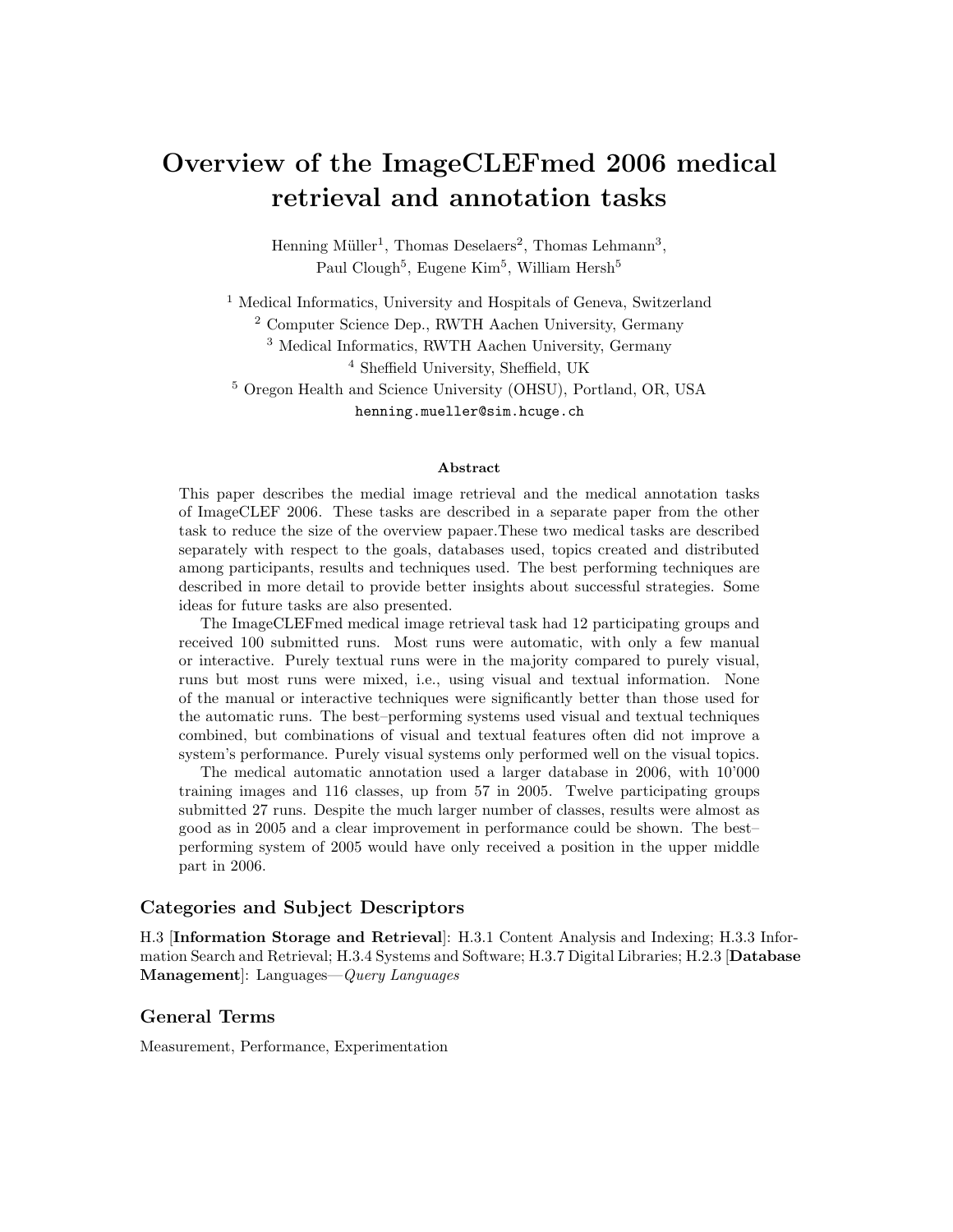### Keywords

Image Retrieval, Performance Evaluation, Image Classification, Medical Imaging

# 1 Introduction

ImageCLEF<sup>1</sup> [3] started within  $CLEF<sup>2</sup>$  (Cross Language Evaluation Forum) in 2003. A medical image retrieval task was added in 2004 to explore domain–specific multilingual information retrieval as well as multi-modal retrieval (combining visual and textual features for retrieval). Since 2005, a medical retrieval and a medical image annotation task are parts of ImageCLEF.

This paper concentrates on the two medical tasks, whereas a second paper [2] describes the new object classification and the photographic retrieval tasks. More detailed information can also be found on the task web pages for ImageCLEFmed<sup>3</sup> and the medical annotation task<sup>4</sup>. A detailed analysis of the 2005 medical image retrieval task is available in [8].

# 2 The Medical Image Retrieval Task

### 2.1 General Overview

In 2006, the medical retrieval task was run for the third year, and for the second year in a row with the same dataset of over 50'000 images from four distinct collections. One of the most interesting findings for 2005 was the variable performance of systems based on whether the topics had been classified as amenable to visual, textual, or mixed retrieval methods. For this reason, we developed 30 topics for 2006, with 10 each in the categories of being amenable to visual, textual, or mixed retrieval methods.

The scope of the topic development was slightly enlarged by using the log files of a medical media search engine of the Health on the Net (HON) foundation. Analysis of these logs showed a great number of general topics not covering the entire four axes defined in 2005:

- Anatomic region shown in the image;
- Image modality (e.g. x-ray, CT, MRI, gross pathology, etc.);
- Pathology or disease shown in the image:
- Abnormal visual observation (e.g. enlarged heart).

The process of relevance judgments was similar to 2005 and, for the evaluation of the results, the trec eval package was used, since it is the standard in information retrieval.

### 2.2 Registration and participation

In 2006, a record number of 47 groups registered for ImageCLEF and among these, 37 also registered for the medical image retrieval task. Groups came from four continents and from a total of 16 countries.

Unfortunately, many of the registered group did not send in results In the end, 12 groups from 8 countries submitted results. Each entry below describes briefly the techniques used for their submissions.

• Concordia University, Canada. The CINDI group from Concordia University, Montreal, Canada submitted a total of four runs, one purely textual, one purely visual, and two

 $\frac{1}{1}$ http://ir.shef.ac.uk/imageclef/

<sup>2</sup>http://www.clef-campaign.org/

 $3$ http://ir.ohsu.edu/images

<sup>4</sup>http://www-i6.informatik.rwth-aachen.de/~deselaers/imageclef06/medicalaat.html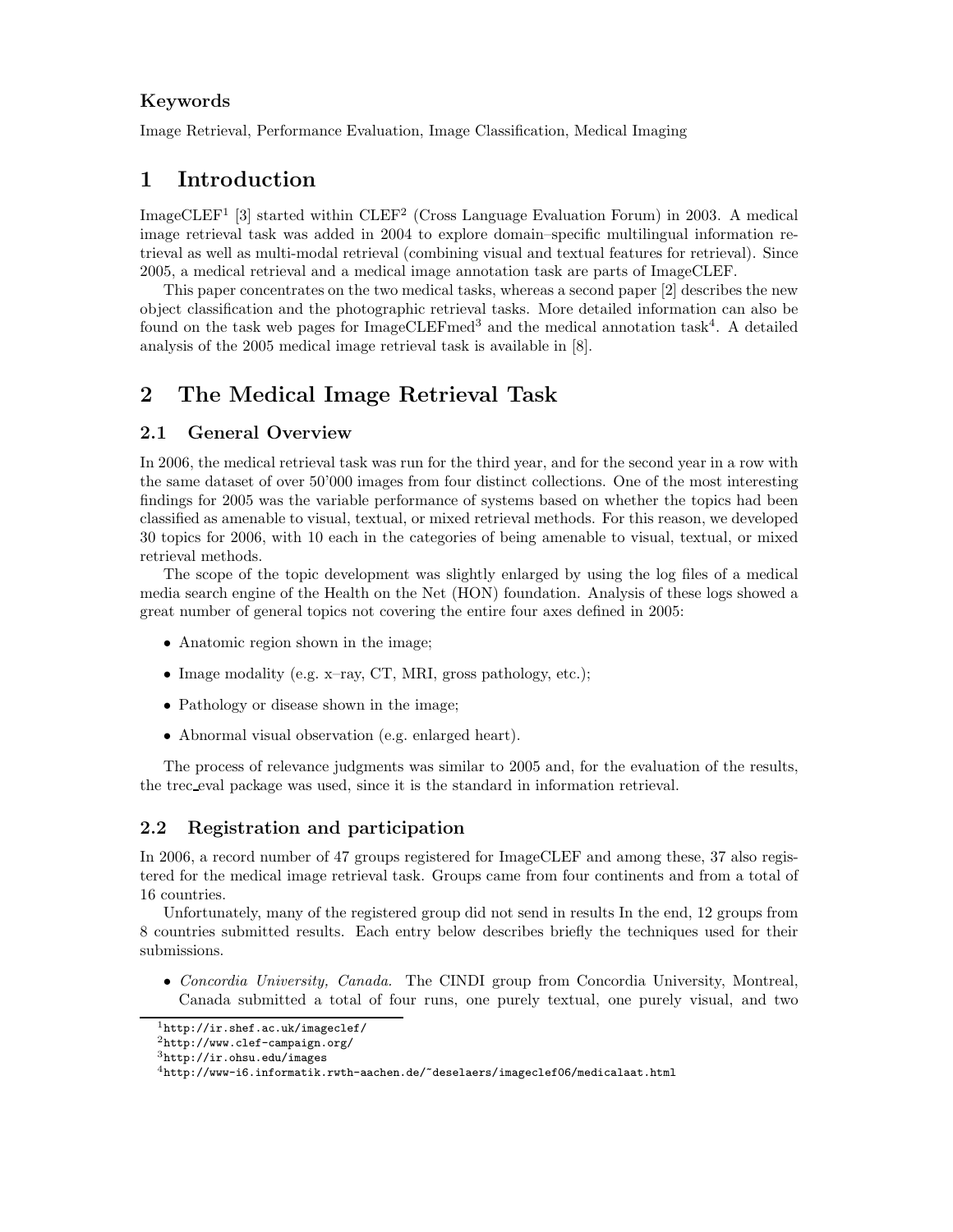combined runs. Text retrieval was based on Apache Lucene. For visual information a combination of global and local features were used and compared using the Euclidean distance. Most of the submissions used relevance feedback.

- Microsoft Research, China. Microsoft Research China submitted one purely visual run using a combination of various features accounting for color, texture, and blocks.
- Institute for Infocomm Research I2R–IPAL, Singapore. IPAL submitted 26 runs, the largest number of any group. Textual and visual runs were prepared in cooperation with I2R. For visual retrieval patches of image regions were applied and manually classified into semantically valid categories and mapped to Unified Medical Language System (UMLS). For the textual analysis, the three languages were separately mapped to UMLS terms and then applied to retrieval. Several classifiers based on SVMs and other classical approaches were used and combined.
- University Hospitals of Freiburg, Germany. The Freiburg group submitted a total of 9 runs mainly using textual retrieval. Interlingua and the original language were used (morphosaurus and Lucene). Queries were preprocessed by removing the "show me" test. Runs differed in query language and combination with GIFT settings.
- Jaen University (SINAI), Spain. The SINAI group submitted 12 runs, three of them using only textual information and nine using a textual retrieval system and addind provided data from the GIFT image retrieval system. The runs differed in settings for "information gain" and the weighting of textual and visual information.
- Oregon Health and Science University (OHSU), USA. OHSU performed manual modification of queries and then attempted to augment output by fusing results from visual runs. One set of runs from OHSU established a baseline using the text of the topics as given. Another set of runs then manually modified the topic text removing common words and adding synonyms. For both sets of runs, there were submissions in each of the three individual languages (English, French, German) plus a merged run with all three and another run with the English topics expanded with automatic translation using the Babelfish translator. The manual modification of the queries improved performance substantially, though still below other groups' automated methods. The best results came from the English-only queries, followed by the automatically translated and the merged queries. One additional run assessed fusing data from a visual run with the merged queries. This decreased MAP but did improve precision at high levels of retrieval output, e.g., precision at 10 and 30 images.
- I2R Medical Analysis Lab, Singapore. Their submission was together with the IPAL group from the same lab.
- MedGIFT, University and Hospitals of Geneva, Switzerland. The University and Hospitals of Geneva relied on two retrieval systems for their submission. The visual part was performed with the medGIFT retrieval system. The textual retrieval used a mapping of the query and document text towards concepts in the MeSH (Medical Subject Headings) terminology. Then, matching was performed with a frequency–based weighting methods using easyIR. All results were automatic runs using visual, textual and mixed features. Separate runs were submitted for the three languages.
- RWTH Aachen University Computer Science, Germany. RWTHi6 submitted a total of nine runs, all using the FIRE retrieval system and a variety of features describing color, texture, and global appearance in different ways. For one of the runs, the queries and the qrels of last year were used as training data to obtain weights for the combination of features using maximum entropy training. One run was purely textual, three runs were purely visual, and the remaining five runs used textual and visual information. All runs were fully–automatic runs without any user interaction or manual tuning.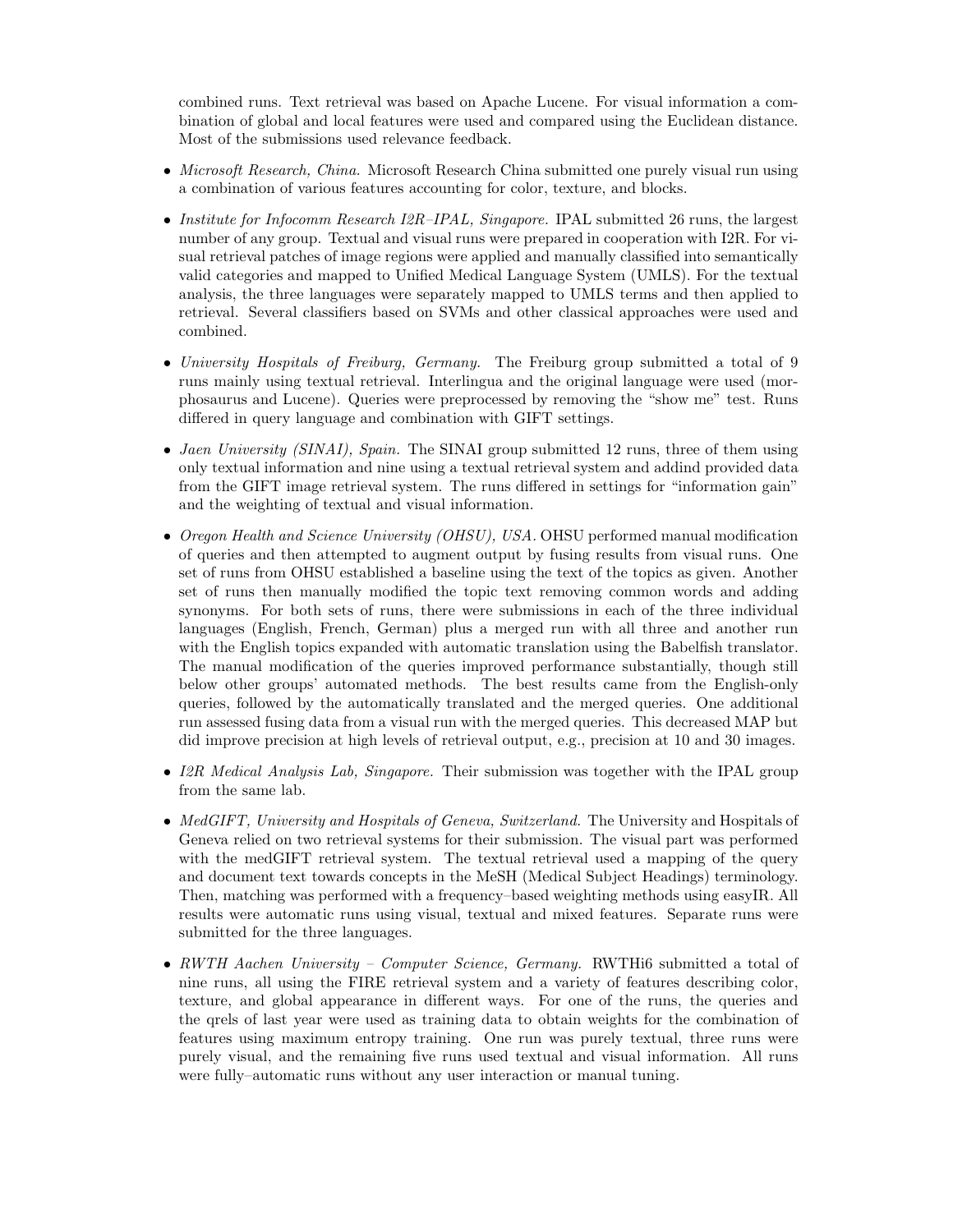- RWTH Aachen University Medical Informatics, Germany. RWTHmi submitted two purely visual runs without any user interaction. Both runs used a combination of various global appearance features compared using invariant distance measures and texture features. The runs differed in the weights for the features used.
- State University New York, Buffalo, USA. SUNY submitted fourruns, two purely textual and two using textual and visual information. Parameters for their system were tuned using the ImageCLEF 2005 topics, and automatic relevance feedback was used in different variations.
- LITIS Lab, INSA Rouen, France. The INSA group from Rouen submitted one run using visual and textual information. For the textual information the MeSH dictionaries were used and the images were represented by various features accounting for global and local information. Most of the topics were treated fully automatic, and only four topics were treated with manual interaction.

### 2.3 Databases

In 2006, the same dataset was used as in 2005 containing four distinct sets of images. The Casimage<sup>5</sup> dataset was made available to participants [14], containing almost 9'000 images of 2'000 cases [15]. Images present in Casimage include mostly radiology modalities, but also photographs, PowerPoint slides and illustrations. Cases are mainly in French, with around 20% being in English and 5% without annotation. We also used the PEIR<sup>6</sup> (Pathology Education Instructional Resource) database with annotation based on the  $HEAL<sup>7</sup>$  project (Health Education Assets Library, mainly Pathology images [1]). This dataset contains over 33.000 images with English annotations, with the annotation being on a per image and not a per case basis as in Casimage. The nuclear medicine database of MIR, the Mallinkrodt Institute of Radiology<sup>8</sup> [16], was also made available to us for ImageCLEFmed. This dataset contains over 2.000 images mainly from nuclear medicine with annotations provided per case and in English. Finally, the PathoPic<sup>9</sup> collection (Pathology images [5]) was included in our dataset. It contains 9.000 images with extensive annotation on a per image basis in German. Part of the German annotation is translated into English. As such, we were able to use a total of more than 50.000 images, with annotations in three different languages. Through an agreement with the copyright holders, we were able to distribute these images to the participating research groups.

# 2.4 Query topics

The query topics were based on two surveys performed in Portland and Geneva [7, 12]. In addition to this, a log file of a media search engine  $HON^{10}$  was used to create topics. Based on the surveys, topics for ImageCLEFmed were developed along the following axes:

- Anatomic region shown in the image;
- Image modality (x-ray, CT, MRI, gross pathology, etc.);
- Pathology or disease shown in the image:
- Abnormal visual observation (e.g. enlarged heart).

Still, as the HON log-files indicated rather general topics than the fairly specific ones used in 2005, we used real queries from these log-files in 2006. We could not use the most frequent queries, since they were too general, e.g. heart, lung, etc., but rather those that satisfied at least two of the

 $5$ http://www.casimage.com/

 $6$ http://peir.path.uab.edu/

<sup>7</sup>http://www.healcentral.com/

<sup>8</sup>http://gamma.wustl.edu/home.html

<sup>9</sup>http://alf3.urz.unibas.ch/pathopic/intro.htm

 $10$ http://www.hon.ch/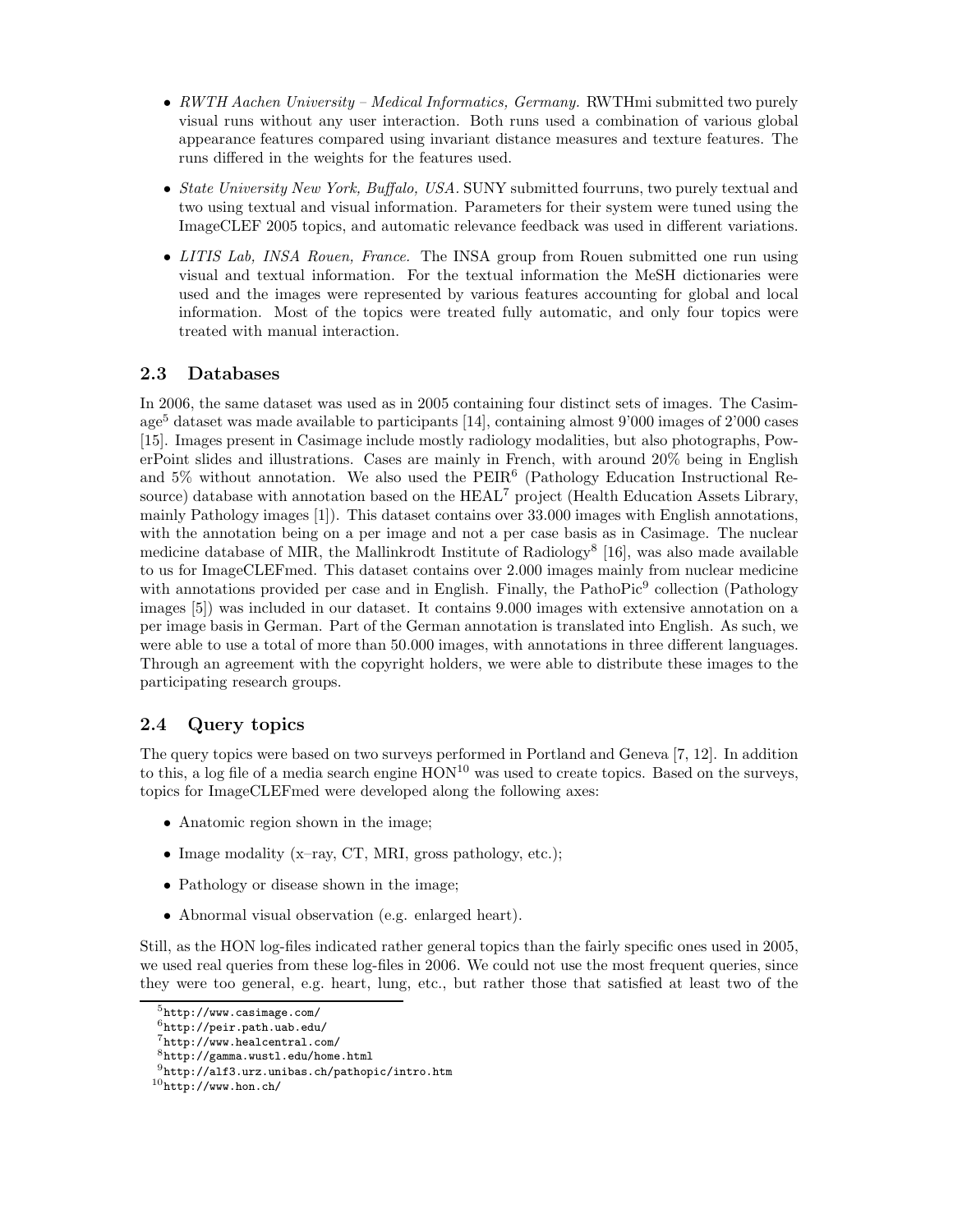

Show me chest CT images with nodules. Zeige mir CT Bilder der Lunge mit Knötchen. Montre–moi des CTs du thorax avec nodules.

Figure 1: Example for a visual topic.



Show me blood smears that include polymorphonuclear neutrophils. Zeige mir Blutabstriche mit polymorphonuklearer Neutrophils. Montre–moi des échantillons de sang incluant des neutrophiles polymorphonucléaires.

Figure 2: Example for a mixed topic.

defined axes and that appeared frequently. After identifying over 50 of such candidate topics, we grouped them into three classes based upon as estimation of what retrieval techniques to which they would be most retrievable -visual, mixed, or textual. Another goal was to cover frequent diseases and have a balanced variety of imaging modalities and anatomic regions corresponding to the database that contains many pathology images.

After choosing ten queries for each of the three categories, we searched query images on the web manually. In 2005, images were taken partly from the collection. Although they were cropped most of the time, having images from another collection made the visual task more challenging, as these images could be from other modalities and have completely different characteristics concerning texture, luminosity, etc. This year we created 10 topics for each of the 3 groups for a total of 30 topics. Figures 1, 2, 3 show examples for a visual, a mixed and a semantic topic.



Show me x–ray images of bone cysts. Zeige mir Röntgenbilder von Knochenzysten. Montre–moi des radiographies de kystes d'os.

Figure 3: Example for a semantic topic.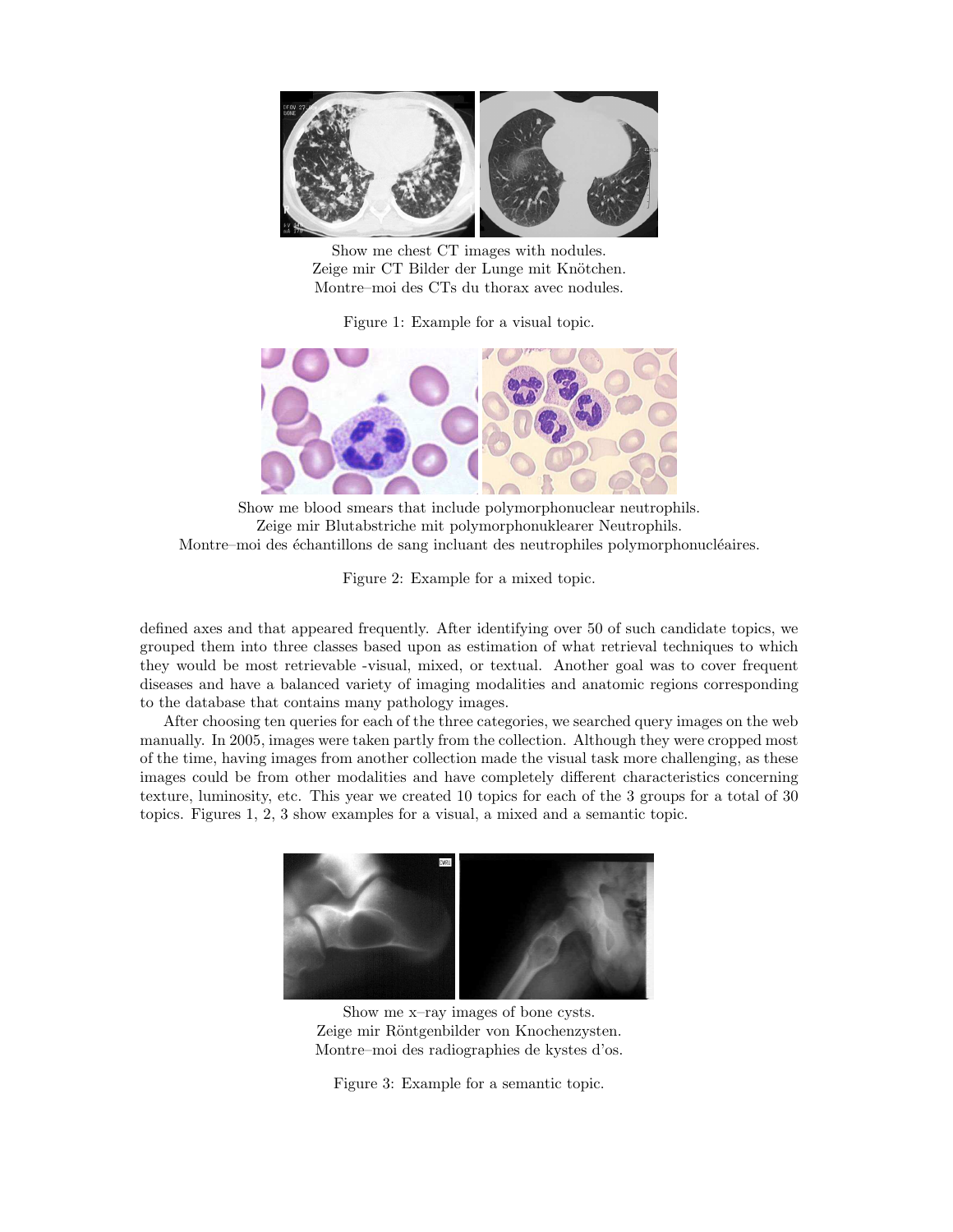

Figure 4: Evaluation results and number of relevant images per topic.

### 2.5 Relevance Judgements

For relevance judging, pools were built from all images for a given topic ranked in the top 30 retrieved. This gave pools of anywhere from 647 to 1187 images, with a mean of 910 per topic. Relevance judgments were performed by seven US physicians enrolled in the OHSU biomedical informatics graduate program. Eleven of the 30 topics were judged in duplicate, with two judged by three different judges. Each topic had a designated "original" judge from the seven.

A total of 27,306 relevance judgements were made. (These were primary judgments; ten topics had duplicate judgments that we will analyze later.) The judgments were turned into a qrels file, which was then used to calculate results with trec eval. We used Mean Average Precision (MAP) as the primary evaluation measure. We note, however, that its orientation to recall (over precision) may may not be appropriate for many image retrieval tasks.

### 2.6 Submissions and Results

A total of 12 groups participated in ImageCLEFmed 2006 from eight different countries (Canada, China, France, Germany, Singapore, Spain, Switzerland, and the United States). These groups collectively submitted 100 runs, with each group submitting anywhere from 1 to 26 runs.

We defined two categories for the submitted runs: one for the interaction used (automatic – no human intervention, manual – human modification of the query before the output of the system is seen, and interactive – human modification of the query after the output of the system is seen ) and one for the data used for retrieval (visual, textual, or a mixture). The majority of the submitted runs were automatic. There were fewer visual runs than there were textual and mixed runs.

Figure 4 gives an overview of the number of relevant images per topic and of the performance that this topic obtained on average (MAP). It can be seen that the variation in this case was substantial. Some topics had several hundred relevant images in the collection, whereas other only had very few. Likewise, performance could be extremely good for a few topics and extremely bad for others. There does not appear to be a direct connection between number of relevant images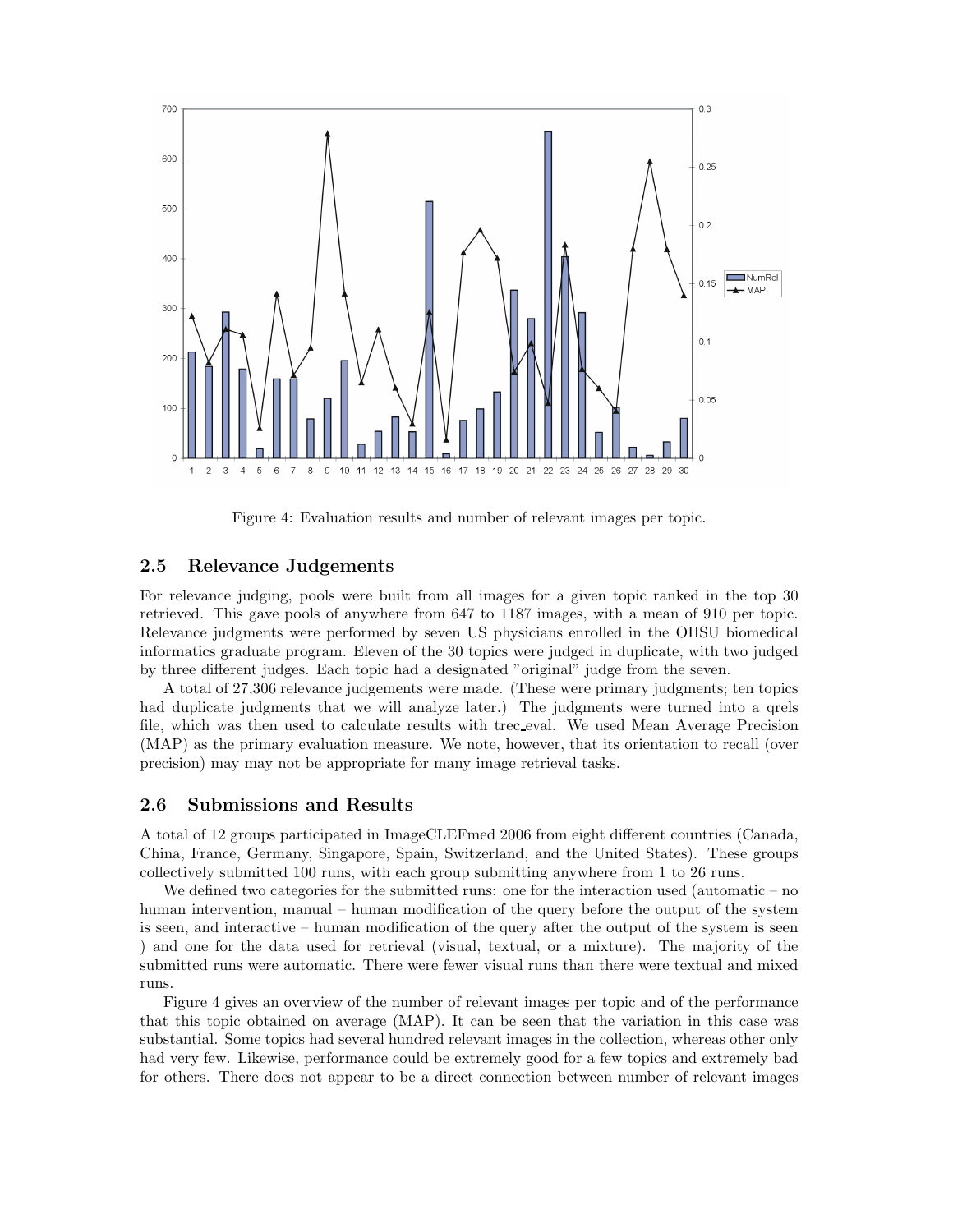

Figure 5: Evaluation results for the best runs of each system in each category, ordered by MAP.

for a topics and the average performance that systems obtain.

In Figure 5 is a comparison of several performance measurements for all submitted runs. In particular when looking at early precision  $(P(30))$  these variations were quite large, but slowly disappear for later precision  $(P(100))$ . On the other hand, these measures do seem to correlate fairly well.

#### 2.6.1 Automatic retrieval

The category of automatic runs was by far the most common category for results submissions. A total of 79 of the 100 submitted runs were in this category. In Table 1 the best run of each participating system per category is shown as is in the following tables. Showing all 100 runs would have results in information difficult to read.

We can see that the best submitted automatic run was a mixed run and that other mixed runs had very good results. Nonetheless, several of the very good results were textual only, so a generalization does not seem completely possible. Visual systems had a fairly low overall performance, although for the first ten visual topics, their performance was very good.

#### 2.6.2 Manual retrieval

Figure 2 shows the submitted manual runs. With the small numbers of these runs, generalization is difficult.

#### 2.6.3 Interactive retrieval

Table 3 shows the submitted interactive runs. The first run had good performance but was still not better than the best automatic run of the same group.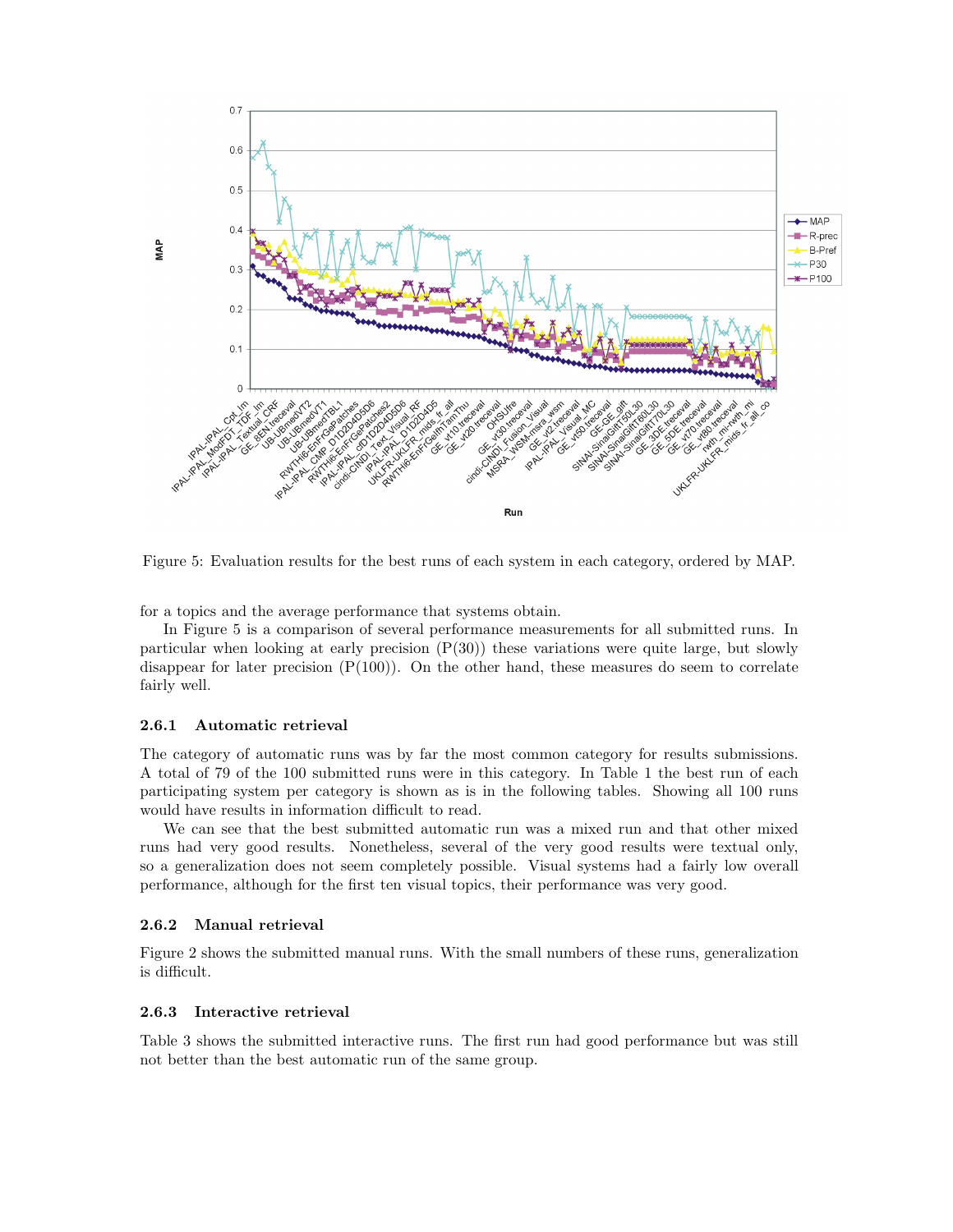| Table 1: Overview of the automatic runs. |             |             |        |          |  |
|------------------------------------------|-------------|-------------|--------|----------|--|
| Run identifier                           | visual      | textual     | MAP    | $R-Prec$ |  |
| IPAL_Cpt_Im                              | X           | X           | 0.3095 | 0.3459   |  |
| <b>IPAL_Textual_CDW</b>                  |             | X           | 0.2646 | 0.3093   |  |
| GE_8EN.treceval                          |             | $\mathbf x$ | 0.2255 | 0.2678   |  |
| $UB$ -UBmedVT2                           | $\mathbf x$ | X           | 0.2027 | 0.2225   |  |
| UB-UBmedT1                               |             | $\mathbf x$ | 0.1965 | 0.2256   |  |
| UKLFR origmids en en                     |             | $\mathbf x$ | 0.1698 | 0.2127   |  |
| RWTHi6-EnFrGePatches                     | $\mathbf x$ | $\mathbf x$ | 0.1696 | 0.2078   |  |
| RWTHi6-En                                |             | $\mathbf x$ | 0.1543 | 0.1911   |  |
| OHSU_baseline_trans                      |             | $\mathbf x$ | 0.1264 | 0.1563   |  |
| GE_vt10.treceval                         | X           | X           | 0.12   | 0.1703   |  |
| SINAI-SinaiOnlytL30                      |             | $\mathbf x$ | 0.1178 | 0.1534   |  |
| CINDL Fusion_Visual                      | X           |             | 0.0753 | 0.1311   |  |
| MSRA_WSM-msra_wsm                        | $\mathbf x$ |             | 0.0681 | 0.1136   |  |
| IPAL_Visual_SPC+MC                       | $\mathbf x$ |             | 0.0634 | 0.1048   |  |
| RWTHi6-SimpleUni                         | $\mathbf x$ |             | 0.0499 | 0.0849   |  |
| SINAI-SinaiGiftT50L20                    | $\mathbf x$ | $\mathbf x$ | 0.0467 | 0.095    |  |
| $GE-GE$ -gift                            | $\mathbf x$ |             | 0.0467 | 0.095    |  |
| UKLFR_mids_en_all_co                     | X           | X           | 0.0167 | 0.0145   |  |

Table 2: Overview of the manual runs.

| Run identifier      | visual       | textual | MAP    | R-Prec |
|---------------------|--------------|---------|--------|--------|
| OHSUeng             |              |         | 0.2132 | 0.2554 |
| IPAL_CMP_D1D2D4D5D6 | $\mathbf{x}$ |         | 0.1596 | 0.1939 |
| INSA-CISMef         | X            |         | 0.0531 | 0.0719 |
|                     |              |         |        |        |

Table 3: Overview of the interactive runs.

| Run identifier           | visual       | textual      | MAP    | $R-Prec$ |
|--------------------------|--------------|--------------|--------|----------|
| <b>IPAL</b> Textual CRF  |              | X            | 0.2534 | 0.2976   |
| OHSU-OHSU <sub>-m1</sub> | X            | $\mathbf{x}$ | 0.1563 | 0.187    |
| CINDLText_Visual_RF      | $\mathbf{x}$ | X            | 0.1513 | 0.1969   |
| CINDLVisual_RF           | X            |              | 0.0957 | 0.1347   |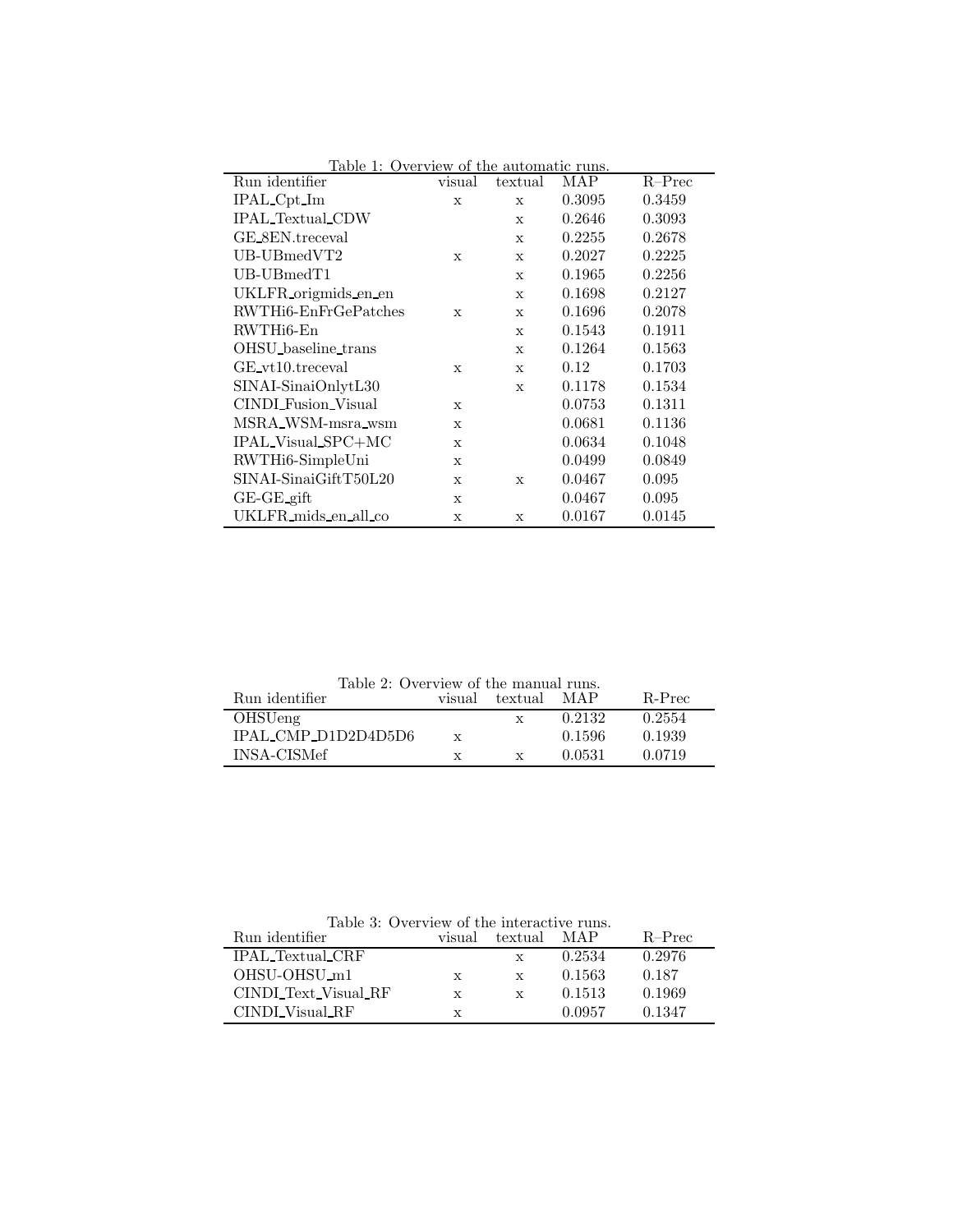### 2.7 Conclusions

The best overall run by the IPAL institute is an automatic run using visual and textual features. From the submitted runs, we can say that interactive and manual runs do not perform better than the automatic runs. This may be partly due to the fact that most groups submitted many more automatic runs than other runs. The automatic approach appears to be less time–consuming and most research groups have more experience in optimizing these runs. Visual features seem to be mainly good for the visual topics but fail to help for the semantic features. Text-only runs perform very well and only a few mixed runs manage to be better.

# 3 The Medical Automatic Annotation Task

Automatic image annotation is a classification task, where a given image is automatically labeled with a text describing its contents. In restricted domains, the annotation may be just a class from a constrained set of classes, or it may be an arbitrary narrative text describing the contents of the images. Last year, the medical automatic annotation task was performed in ImageCLEF to compare state-of-the-art approaches to automatic image annotation and classification and to make a first step toward using automatically annotated images in a multi-modal retrieval system [13]. This year's medical automatic annotation task builds on top of last year, with 1,000 new images to be classified were collected and the number of classes is more than doubled, resulting in a harder task.

# 3.1 Database & Task Description

The complete database consists of 11,000 fully classified radiographs taken randomly from medical practice at the RWTH Aachen University Hospital. A total of 9,000 of these were released together with their classification as training data, with another 1,000 also published with their classification as validation data to allow the groups for tuning their classifiers in a standardized manner. One thousand additional images were released at a later date without their classification as test data. These 1,000 images had to be classified using the  $10,000$  images  $(9,000 \text{ training} + 1,000 \text{ validation})$ as training data.

The complete database of 11,000 images was subdivided into 117 classes according to the complete IRMA code annotation [11]. The IRMA code is a multi-axial scheme assessing anatomy, biosystem, creation and direction of imaging. Currently, this code is available in English and German, but could easily be translated to other languages. It is planned to use the result of such automatic annotation experiments for further, textual image retrieval tasks in the future.

Example images from the database together with their class numbers are shown in Figure 6. The classes in the database are not uniformly distributed, for example, class 111 has a 19.3% share of the complete dataset, class 108 has a 9.2% share of the database, while six classes have only  $10/_{00}$  or less.

# 3.2 Participating Groups & Methods

In total, 28 groups registered and 12 of these submitted runs. For each group, a brief description of the methods of the submitted runs is provided. The groups are listed alphabetically by their group id, which is later used in the results section to refer to the groups.

CINDI. The CINDI group from Concordia University in Montreal, Canada submitted 5 runs using a variety of features including MPEG-7 Edge Histogram Descriptor, MPEG-7 Color Layout Descriptor, invariant shape moments, downscaled images, and semi-global features. Some of the experiments combine these features with a principal component analysis (PCA). The dimensionality of the feature vectors is up to 580. For four of the runs, a support vector machine (SVM) is used for classification with different multi-class voting schemes. In one run, the nearest neighbor decision rule is applied. The group expects the run cindi-svm-sum to be their best submission.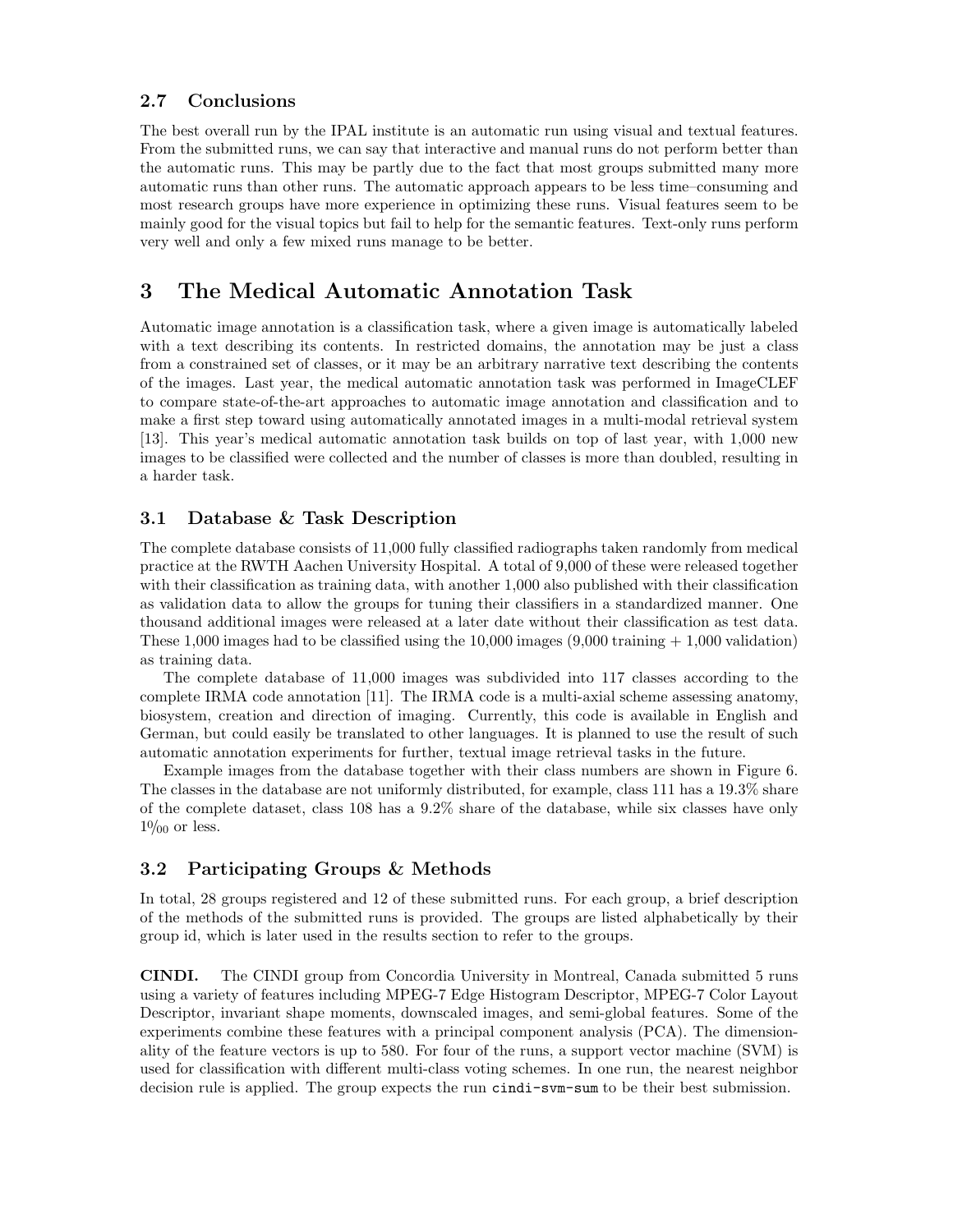

Figure 6: Example images from the IRMA database together with their class numbers. the bottom row emphasized the intra-class variety of the IRMA database.

DEU. The Department of Computer Engineering of the Dokuz Eylul University in Tinaztepe, Turkey submitted one run using the MPEG-7 Edge Histogram as 80-dimensional image descriptor and a 3-nearest neighbor classifier for classification.

MedIC-CISMeF. The CISMeF team from the INSA Rouen in Saint-Étienne-du-Rouvray Cedex, France submitted four runs. Two of them use a combination of global and local image descriptors and the other two are based on local image descriptors only. Features are dimensionality reduced by a PCA and those runs which use the same features differ in the PCA coefficients kept. The features include statistical measures extracted from image regions and texture information. This yields a 1953-dimensional feature vector when only local features are used and 2074 dimensional feature vector when local and global features are combined. These feature vectors are reduced by PCA to 335 and 470 dimensions, respectively. For classification a support vector machine with radial basis function kernel is used. The group expects the run local+globalPCA450 to be their best submission.

MSRA. The Web Search and Mining Group from Microsoft Research Asia submitted two runs. One run uses a combination of gray-block features, block-wavelet features, features accounting for binarized images, and an edge histogram. In total, a 397-dimensional feature vector is used. The other run uses a bag of features approach with vector quantization, where a histogram of quantized vectors is computed region-wise on the images. In both runs, SVM is used for classification. The group did not identify which of these they expect to be better.

MU I2R. The Media Understanding Group of the Institute for Infocomm Research, Singapore submitted one run. In this run, a two-stage medical image annotation method was applied. In the first stage, the images are reduced to  $32\times32$  pixels (1024 dimensional vector) and classified using a support vector machine. In the second stage, those decisions for which the support vector machine was unsure were refined using a classifier that was trained on a subset of the training images. In addition to down-scaled images, SIFT (scale invariant feature transformation) features and principal components of features were used for classification.

NCTU DBLAB. The DBLAB of the National Chiao Tung University in Hsinchu, Taiwan submitted one run using tree image features, Gabor texture features, coherence moment and related vector layout as image descriptors. The classification was done using a nearest neighbor classifier.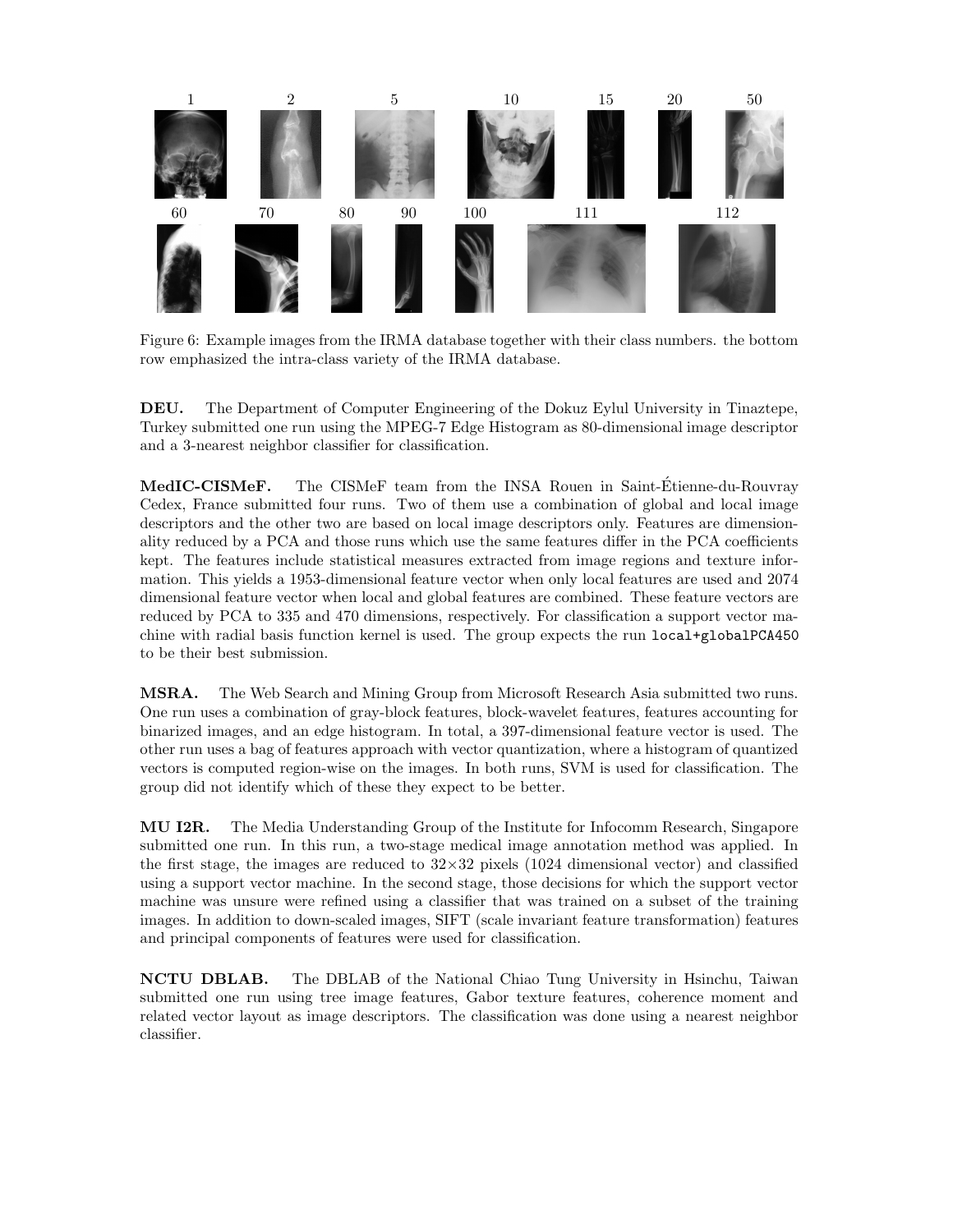OHSU. The Department of Medical Informatics & Clinical Epidemiology of the Oregon Health and Science University in Portland, OR, USA submitted 4 runs. For image representation, a variety of descriptors was tested including  $16\times16$  pixel versions of the images, and partly localized gray level cooccurrence matrix (GLCM) features resulting in a feature vector of up to 380 components. For classification, a multilayer perceptron were used and settings were optimized using the development set.

RWTHi6. The Human Language Technology and Pattern Recognition Group from the RWTH Aachen University in Aachen, Germany submitted three runs. One uses the image distortion model (IDM) that was used for the best run of last year, and the other a sparse histogram of image patches and absolute position. The IDM run is based on a nearest neighbor classifier, while the other runs use SVM or a maximum entropy classifier. The feature vectors for the IDM experiments have less than 1024 components and the sparse histograms have 65536 bins. The group expects the run SHME to be their best submission.

RWTHmi. The Image Retrieval in Medical Applications (IRMA) group, Department of Medical Informatics, RWTH Aachen University Hospital in Aachen, Germany submitted two runs using cross-correlation on  $32\times32$  images with explicit translation shifts, IDM for  $X\times32$  images, global texture features as proposed by Tamura, and global texture features as proposed by Castelli et al. based on fractal concepts resulting in an approximately 2500-dimensional feature vector. For classification, a nearest neighbor classifier was used. For the run RWTHmi-opt weights for these features were optimized on the development set, and for the run RWTHmi-baseline the default parameters of the IRMA system were used.

UFR. The Pattern Recognition and Image Processing group from the University of Freiburg in Freiburg, Germany submitted two runs using gradient-like features extracted over interest points. Gradients over multiple directions and scale are calculated and used as a local feature vector. The features are clustered to form a code book of size 20 and a cluster co-occurrence matrix is computed over multiple distance ranges and multiple angle ranges (since rotation invariance is not desired), resulting in a 4-D array per image which is flattened and used as final, approximately 160000-dimensional, feature vector. Classification is done using multi-class SVM in a one-vs-rest approach with a histogram intersection kernel.

ULG. The Systems and Modeling group of the Institute Montefiore from Liège, Belgium extracts a large number of possibly overlapping, squared sub-windows of random sizes and at random positions from training images. Then, an ensemble model composed by twenty randomized trees is automatically built based on size-normalized versions of the sub-windows. It is operated directly on their pixel values to predict classes of sub-windows. Given this sub-window classifier, a new image is classified via sub-windows and combining the classification decisions. The feature vectors are 576-dimensional. The group expects the run ULG-SYSMOD-RANDOM-SUBWINDOWS-EX to be their best submission.

UTD. The Data Mining Laboratory group of the University of Texas at Dallas, Richardson, TX, USA submitted one run. The images are scaled to  $16\times16$  pixels, and their dimensionality is reduced by PCA, resulting in a maximally 256-dimensional feature vector. Then, a weighted k-nearest neighbor algorithm is applied for classification.

MedGIFT. The medGIFT group of the University and Hospitals of Geneva submitted three runs to the medical automatic annotation task. One was entirely based on tf/idf weighting of the GNU Image Finding Tool (GIFT) and thus acted as a baseline using only collection frequencies of features with no learning on the training data supplied. For the second run features are weighted with an additional factor, learned from the supplied training data. For these submissions a 5- NN was used as classifier. The third submission is a combination of several separate runs by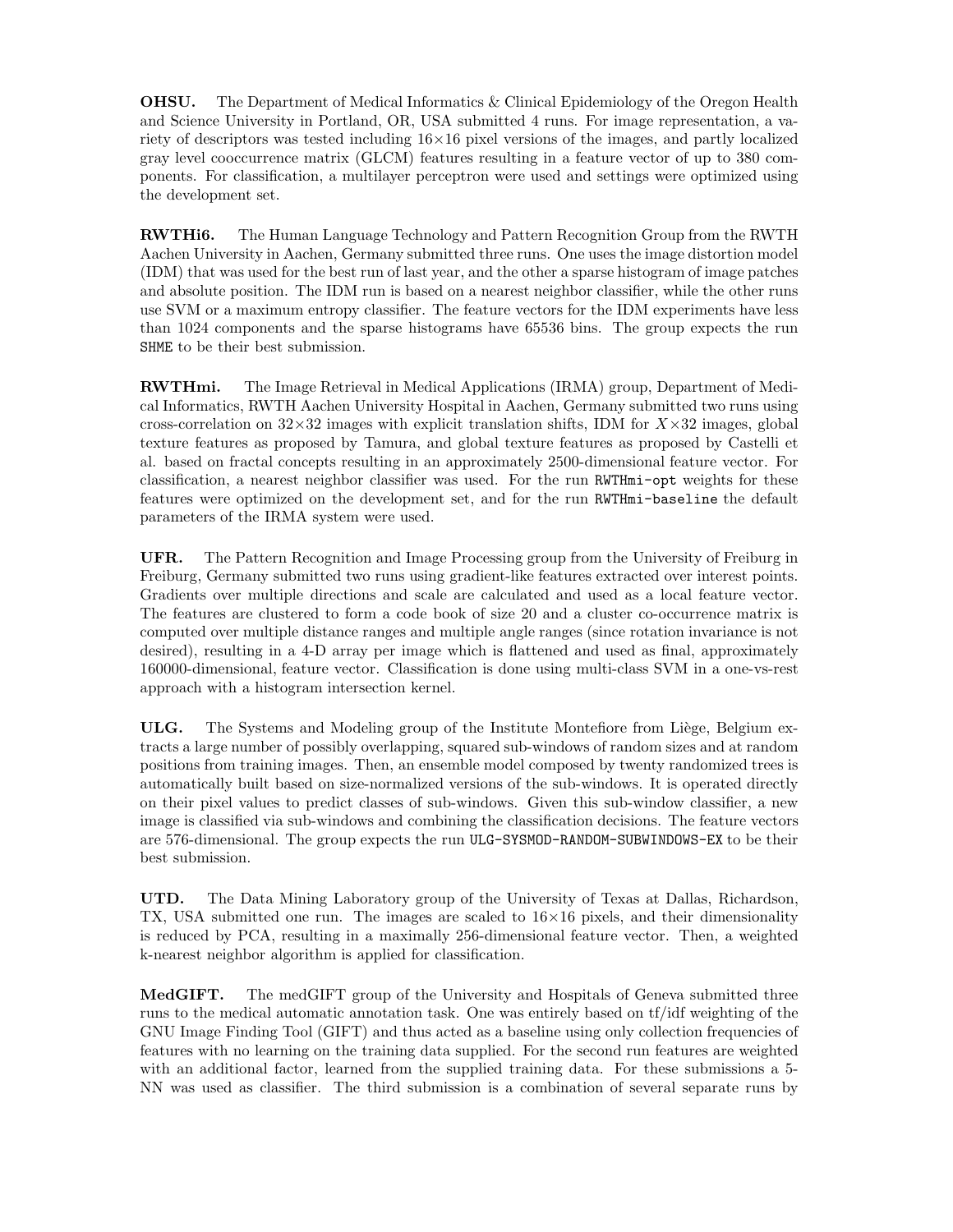voting. The combined results are quite different, so the combination-run is expected to be the best submission. The runs were submitted after the evaluation ended and are thus not ranked.

### 3.3 Results

The results from the evaluation are shown in Table 4. The error rates ranged from 16.2% to 34.1%. Based on the training data, a system guessing the most frequent group for all 1,000 test images would result in a 80.5% error rate, since 195 radiographs of the test set were from class 111, which was the biggest class in the training data. A more realistic baseline is given by a nearest neighbor classifier using Euclidean distance to compare the images scaled to  $32\times32$  pixels [9]. This classifier yields an error rate of 32.1%. The average confusion matrix of all submitted runs is shown in Figure 7. Obviously, a diagonal structure is reached. Thus on the average, many images were classified correctly, but it can also be seen that some classes have high inter-class similarity: e.g. classes 108 to 111 are often confused. In total, many images from other classes were classified to be from class 111, which was the class with the highest amount of training data. Obviously, not all classes were equally difficult. A tendency that classes with only few training instances were harder to classify than classes with a large amount of training data could be seen; which was to be expected and had been reported in the literature earlier [6].

Given the confidence files of all runs, we tried to combine the classifiers by the sum rule. Therefore, all confidence files were normalized such that the confidences could be interpreted as a-posteriori probabilities  $p(c|x)$  where c was the class and x the observation. Unlike last years results, where this technique could not improve the results, clear improvements were possible combining several classifiers [10]: Using the top 3 ranked classifiers in combination, an error rate of 14.4% was obtained. The best result was obtained combining the top 7 ranked classifiers. Note, that here no additional parameters were tuned but the classifiers were combined weighted equally.

#### 3.4 Discussion

The most interesting observation of this year's evaluation can be seen when comparing the results with the results of last year: The RWTHi6-IDM [4] system that performed best in last years task (error rate: 12.1%) obtained an error rate of 20.4% this year. This increase in error rate can be explained by the larger number of classes and thus more similar classes that can easily be confused. On the other hand, 10 methods clearly outperformed this result this year, nine of these use SVMs as a classifier (ranks 2-10) and one using a discriminatively trained log-linear model (rank 1). Thus, it can clearly be stated that the performance of image annotation techniques strongly improved over the last year, and that techniques that were initially developed in the field of object recognition and detection are very well suited for the automatic annotation of medical radiographs.

Another interesting observation drawn from the combination of classifiers was that in contrast to last year, where a combination of arbitrary classifiers from the evaluation did not lead to an improvement over the best submission, this year a clear improvement was obtained by combining several submissions. A reason for this might be the improved performance of the submissions or the higher diversity among the submitted methods.

To give an approximate idea of runtime and memory requirements of the various methods we give the dimensionality of the feature vectors used by the groups. Naturally, the dimension of the feature vectors alone does not say very much about runtime, because the used models for classification have a high impact on runtime and memory consumption, too. However, a trend that high dimensional feature vectors lead to good results can clearly be seen in the results as the best three methods use feature vectors of very high dimensionality (65,536 and 160,000 respectively) and implicitly transform these into even higher dimensional feature spaces by the use of kernel methods.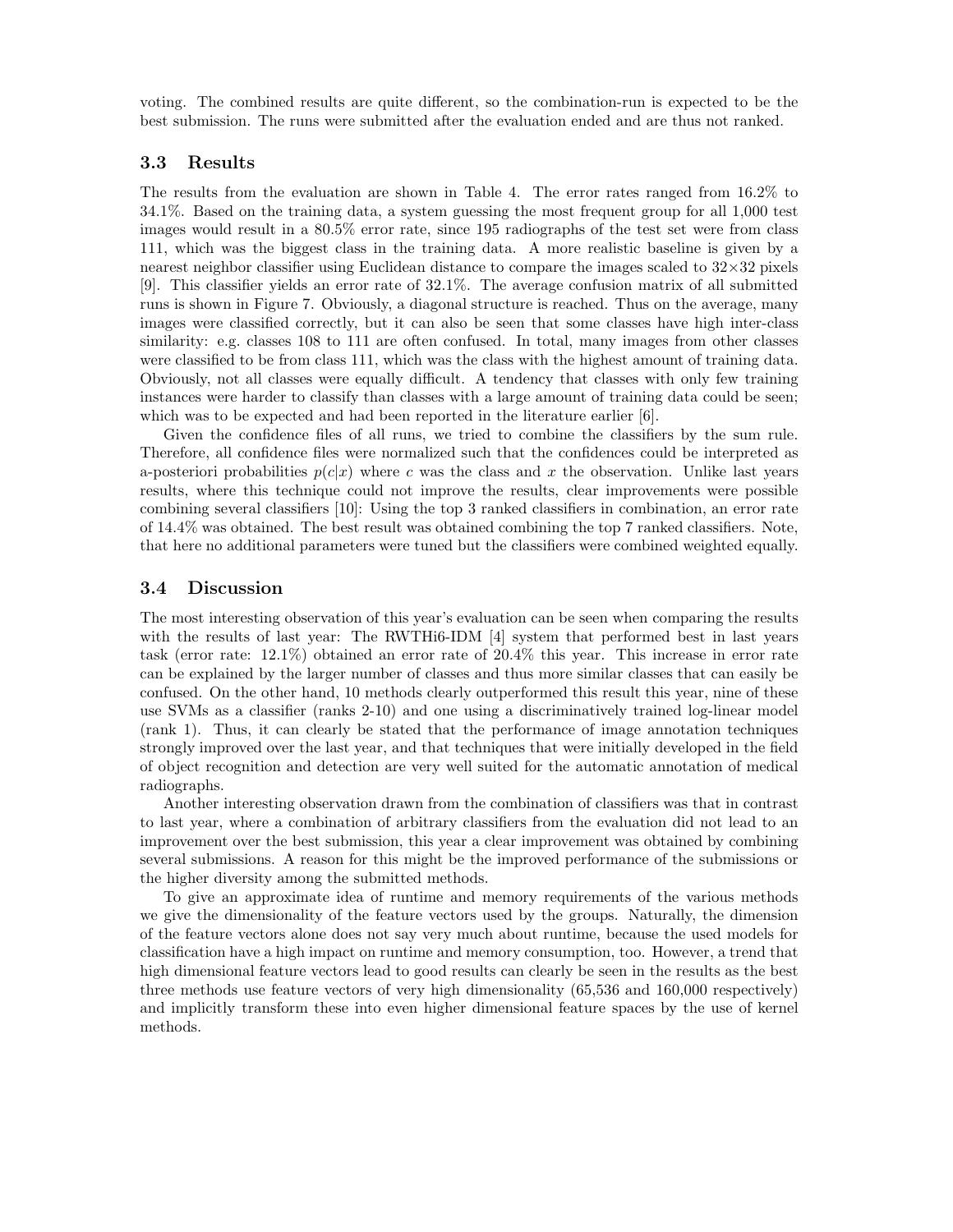Table 4: Results of medical automatic annotation task. If a group submitted several runs, the run that was expected to be their best is marked with  $^{\prime\ast\prime}$ 

|        | $\operatorname*{rank}% \mathcal{M}(n)$ | Group              | Runtag                      | $[\%]$<br>Error rate |
|--------|----------------------------------------|--------------------|-----------------------------|----------------------|
| $\ast$ | $\mathbf{1}$                           | RWTH <sub>i6</sub> | <b>SHME</b>                 | 16.2                 |
| $\ast$ | $\overline{2}$                         | UFR.               | UFR-ns-1000-20x20x10        | 16.7                 |
|        | 3                                      | RWTH <sub>i6</sub> | <b>SHSVM</b>                | 16.7                 |
|        | $\overline{4}$                         | MedIC-CISMeF       | $local + global-PCA335$     | 17.2                 |
|        | $\bf 5$                                | MedIC-CISMeF       | local-PCA333                | 17.2                 |
|        | 6                                      | <b>MSRA</b>        | WSM-msra-wsm-gray           | 17.6                 |
| $\ast$ | 7                                      | MedIC-CISMeF       | $local + global-PCA450$     | 17.9                 |
|        | 8                                      | UFR.               | UFR-ns-800-20x20x10         | 17.9                 |
|        | 9                                      | <b>MSRA</b>        | WSM-msra-wsm-patch          | 18.2                 |
|        | 10                                     | MedIC-CISMeF       | $local-PCA150$              | 20.2                 |
|        | 11                                     | RWTH <sub>i6</sub> | <b>IDM</b>                  | 20.4                 |
| $\ast$ | 12                                     | <b>RWTHmi</b>      | opt                         | 21.5                 |
|        | 13                                     | <b>RWTHmi</b>      | baseline                    | 21.7                 |
| $\ast$ | 14                                     | <b>CINDI</b>       | cindi-svm-sum               | 24.1                 |
|        | 15                                     | <b>CINDI</b>       | cindi-svm-product           | 24.8                 |
|        | 16                                     | <b>CINDI</b>       | cindi-svm-ehd               | 25.5                 |
|        | 17                                     | <b>CINDI</b>       | cindi-fusion-KNN9           | 25.6                 |
|        | 18                                     | <b>CINDI</b>       | cindi-svm-max               | 26.1                 |
| $\ast$ | 19                                     | <b>OHSU</b>        | OHSU-iconGLCM2-tr           | 26.3                 |
|        | 20                                     | OHSU               | OHSU-iconGLCM2-tr-de        | 26.4                 |
|        | 21                                     | <b>NCTU</b>        | dblab-nctu-dblab2           | 26.7                 |
|        | 22                                     | MU                 | I2R-refine-SVM              | $28.0\,$             |
|        | 23                                     | OHSU               | OHSU-iconHistGLCM2-t        | 28.1                 |
| $\ast$ | 24                                     | <b>ULG</b>         | SYSMOD-RANDOM-SUBWINDOWS-EX | 29.0                 |
|        | 25                                     | DEU                | DEU-3NN-EDGE                | 29.5                 |
|        | $\overline{a}$                         | medGIFT            | combination                 | 29.7                 |
|        | 26                                     | OHSU               | OHSU-iconHist-tr-dev        | 30.8                 |
|        | $\overline{a}$                         | medGIFT            | fw-bwpruned                 | 31.7                 |
|        | 27                                     | <b>UTD</b>         | <b>UTD</b>                  | 31.7                 |
|        |                                        | medGIFT            | baseline                    | 32.0                 |
|        | 28                                     | <b>ULG</b>         | SYSMOD-RANDOM-SUBWINDOWS-24 | 34.1                 |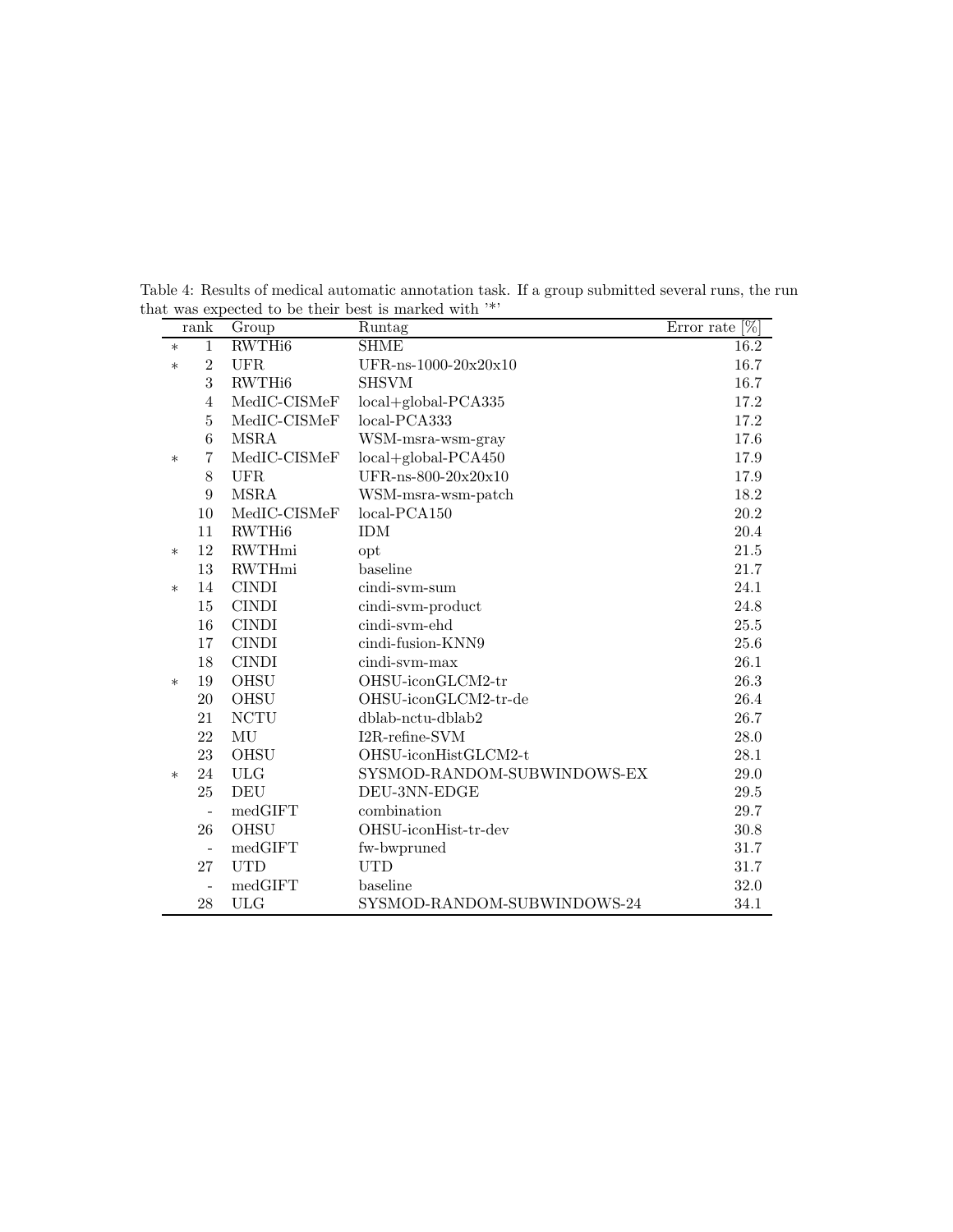

Figure 7: Average confusion matrix over all runs of the medical automatic annotation task. Dark points denote high entries, white points denote zero. On the x-axis, the correct class is given and on the y-axis the class to which images have been classified is given. For visualization purposes values are in logarithmic scale.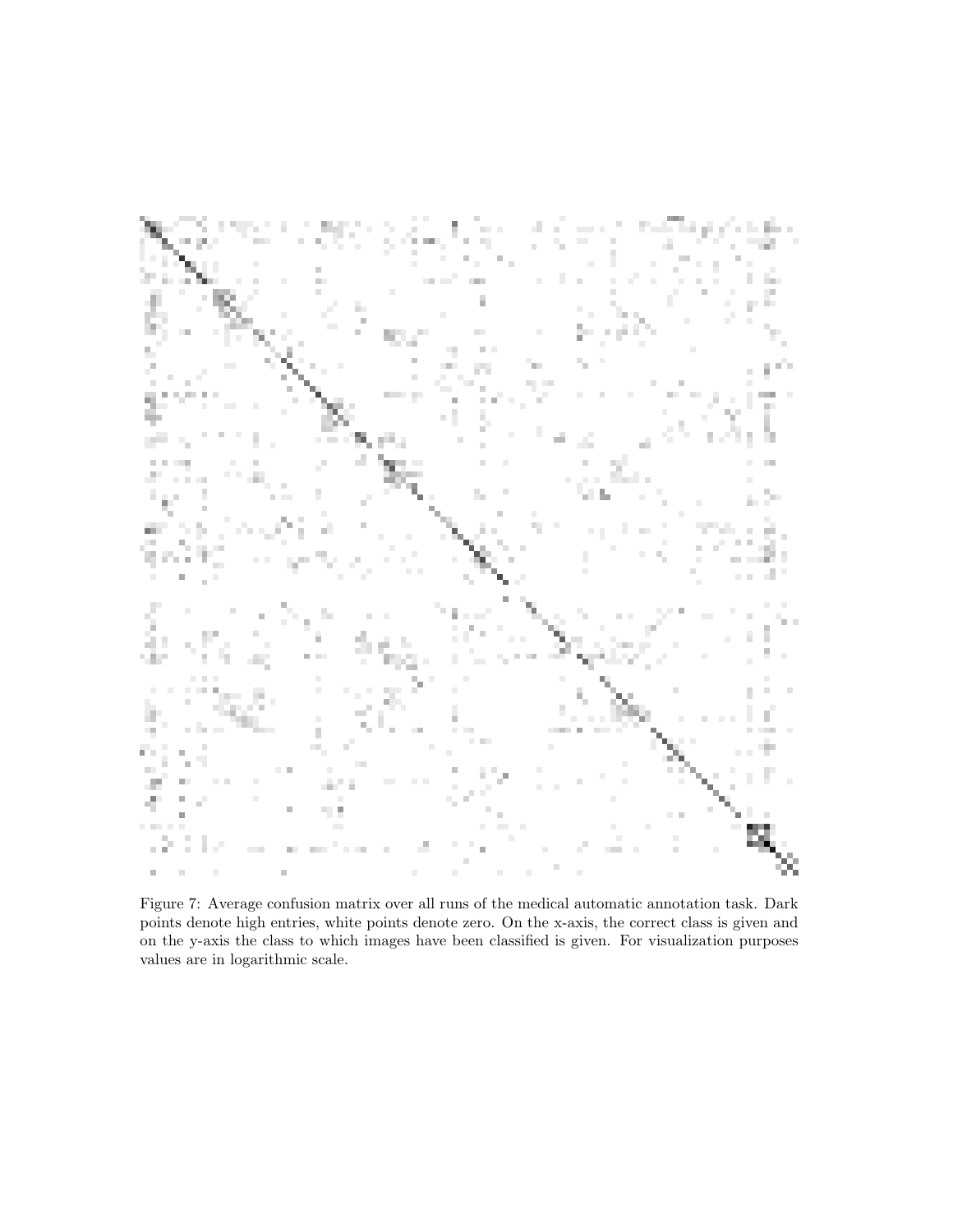# 4 Overall Conclusions

For the medical retrieval task, none of the manual or interactive techniques were significantly better than those used for the automatic runs. The best–performing systems used visual and textual techniques combined but several times a combination of visual and textual features did not improve a system's performance. Thus, combinations for multi-modal retrieval need to done carefully. Purely visual systems only performed well on the visual topics.

For the automatic annotation task, discriminative methods outperformed methods based on nearest neighbor classification and the top-performing methods were based on the assumption that images consist of images parts which can be modelled more or less independently.

One goal for future tasks is to motivate groups to work more on interactive or manual runs than automated retrieval. With proper manpower, such runs should be better than even optimized automatic runs. Another future goal is to motivate an increasing number of subscribed groups to participate. Collections are planned to become larger as well to stay realistic. Some groups already complained about too large datasets, so a smaller second dataset might be an option for these groups to at least submit some results and compare them with the other techniques.

For the automatic annotation task, a future goal is to use textual labels with varying annotation precision rather than a simple class-based annotation scheme and to consider semi-automatic annotation methods.

# Acknowledgements

We would like to thank the CLEF campaign for supporting the ImageCLEF initiative. Furthermore, the authors would like to thank LTU tech<sup>11</sup> for providing the database for the non-medical automatic annotation task and to Tobias Weyand for creating the web interface for submissions.

This work was partially funded by the DFG (Deutsche Forschungsgemeinschaft) under contracts NE-572/6 and Le-1108/4, the Swiss National Science Foundation (FNS) under contract 205321-109304/1, the American National Science Foundation (NSF) with grant ITR–0325160, and the EU Sixth Framework Program with the SemanticMining project (IST NoE 507505) and the MUSCLE NoE.

# References

- [1] C. S. Candler, S. H. Uijtdehaage, and S. E. Dennis. Introducing HEAL: The health education assets library. Academic Medicine, 78(3):249–253, 2003.
- [2] P Clough, M Grubinger, T Deselaers, A Hanbury, and H. Müller. Overview of the ImageCLEF 2006 photo retrieval and object annotation tasks. In CLEF working notes, Alicante, Spain, Sep. 2006.
- [3] Paul Clough, Henning Müller, and Mark Sanderson. Overview of the CLEF cross-language image retrieval track (ImageCLEF) 2004. In Carol Peters, Paul D. Clough, Gareth J. F. Jones, Julio Gonzalo, M. Kluck, and B. Magnini, editors, Multilingual Information Access for Text, Speech and Images: Result of the fifth CLEF evaluation campaign, Lecture Notes in Computer Science, Bath, England, 2005. Springer–Verlag.
- [4] Thomas Deselaers, Tobias Weyand, Daniel Keysers, Wolfgang Macherey, and H. Ney. FIRE in ImageCLEF 2005: Combining content-based image retrieval with textual information retrieval. In Workshop of the Cross–Language Evaluation Forum (CLEF 2005), Lecture Notes in Computer Science, page in press, Vienna, Austria, September 2005.

<sup>11</sup>http://www.ltutech.com/